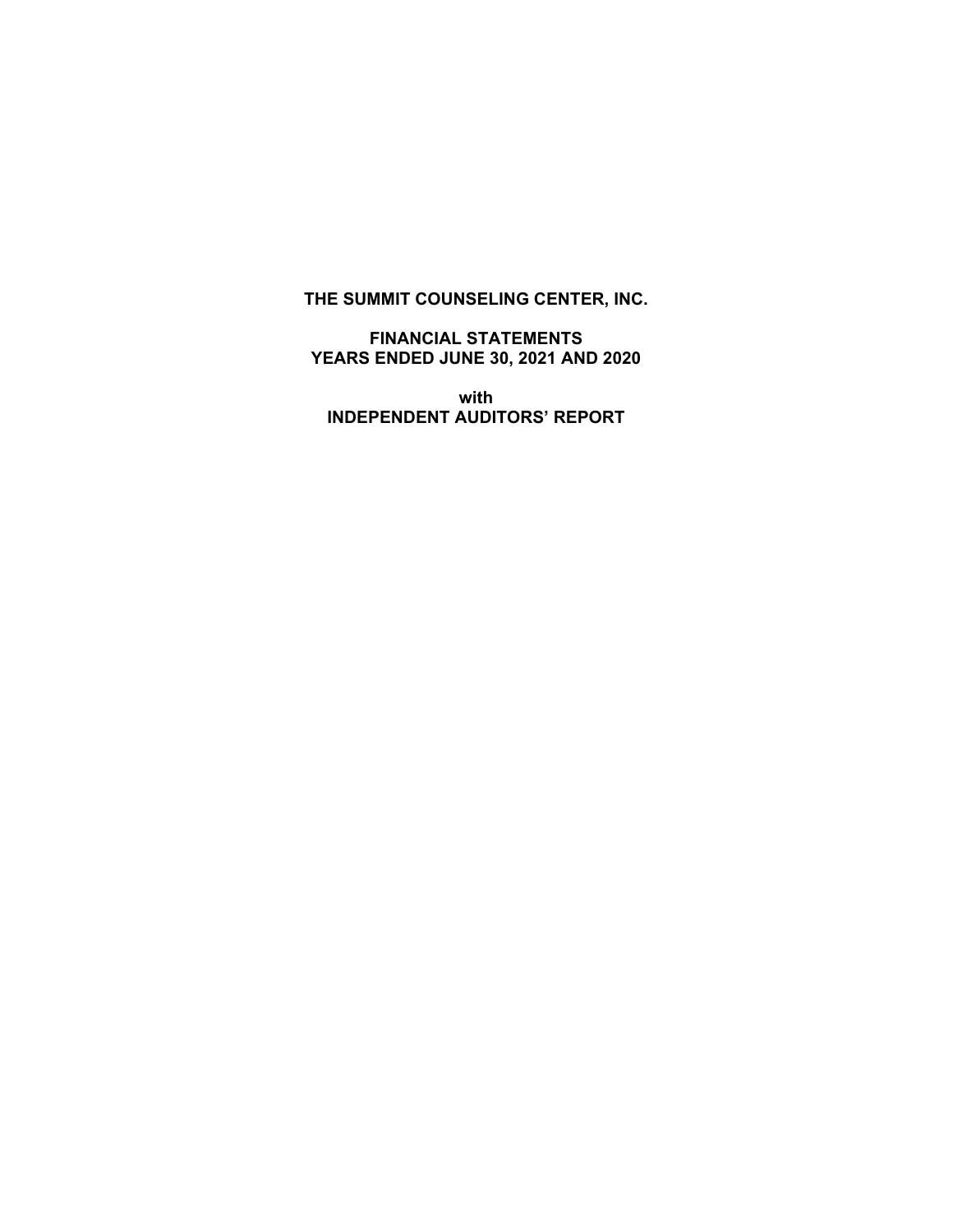# **TABLE OF CONTENTS**

PAGE

| INDEPENDENT AUDITORS' REPORT                      | 3     |
|---------------------------------------------------|-------|
| STATEMENT OF FINANCIAL POSITION                   | 4     |
| STATEMENT OF ACTIVITIES AND CHANGES IN NET ASSETS | $5-6$ |
| STATEMENT OF FUNCTIONAL EXPENSES                  | 7-8   |
| STATEMENT OF CASH FLOWS                           | 9     |
| NOTES TO FINANCIAL STATEMENTS                     | 10-16 |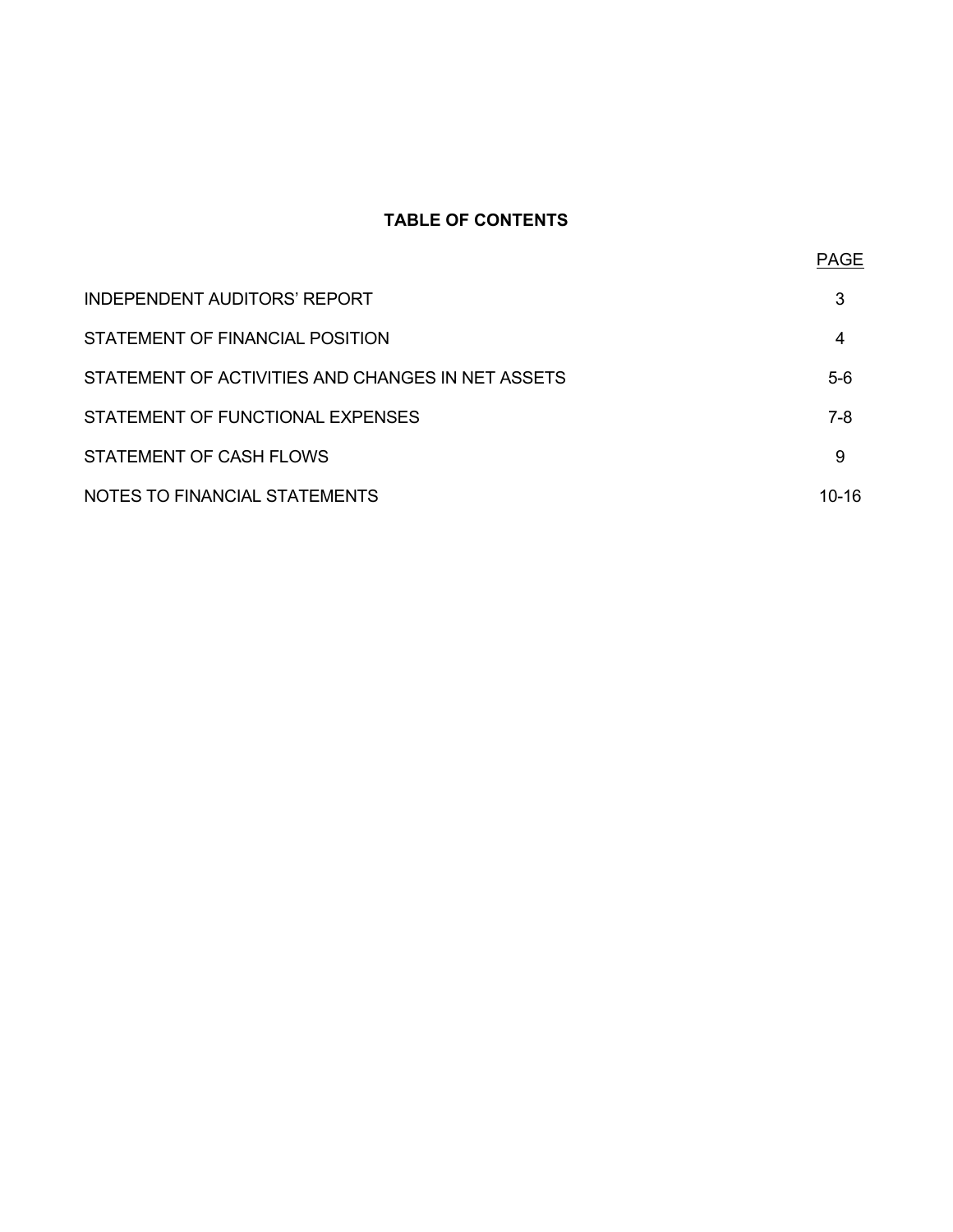

### **INDEPENDENT AUDITORS' REPORT**

### **Board of Directors The Summit Counseling Center, Inc.**

We have audited the accompanying financial statements of The Summit Counseling Center, Inc. (the "Summit"), which comprise the statement of financial position as of June 30, 2021 and 2020, and the related statements of activities and changes in net assets, functional expenses and cash flows for the years then ended, and the related notes to the financial statements.

### **Management's Responsibility for the Financial Statements**

Management is responsible for the preparation and fair presentation of these financial statements in accordance with accounting principles generally accepted in the United States of America ("GAAP"); this includes the design, implementation, and maintenance of internal control relevant to the preparation and fair presentation of financial statements that are free from material misstatement, whether due to fraud or error.

### **Auditors' Responsibility**

Our responsibility is to express an opinion on these financial statements based on our audits. We conducted our audits in accordance with auditing standards generally accepted in the United States of America. Those standards require that we plan and perform the audits to obtain reasonable assurance about whether the financial statements are free of material misstatement.

An audit involves performing procedures to obtain audit evidence about the amounts and disclosures in the financial statements. The procedures selected depend on the auditors' judgment, including the assessment of the risks of material misstatement of the financial statements, whether due to fraud or error. In making those risk assessments, the auditor considers internal control relevant to the Summit's preparation and fair presentation of the financial statements in order to design audit procedures that are appropriate in the circumstances, but not for the purpose of expressing an opinion on the effectiveness of the Summit's internal control. Accordingly, we express no such opinion. An audit also includes evaluating the appropriateness of accounting policies used and the reasonableness of significant accounting estimates made by management, as well as evaluating the overall presentation of the financial statements.

We believe that the audit evidence we have obtained is sufficient and appropriate to provide a basis for our audit opinion.

## **Opinion**

January 24, 2022

In our opinion, the financial statements referred to above present fairly, in all material respects, the financial position of the Summit as of June 30, 2021 and 2020, and the changes in net assets and cash flows for the years then ended in conformity with GAAP.

Smith and Howard

404.874.6244 | smith-howard.com 271 17th Street, NW | Suite 1600 | Atlanta, GA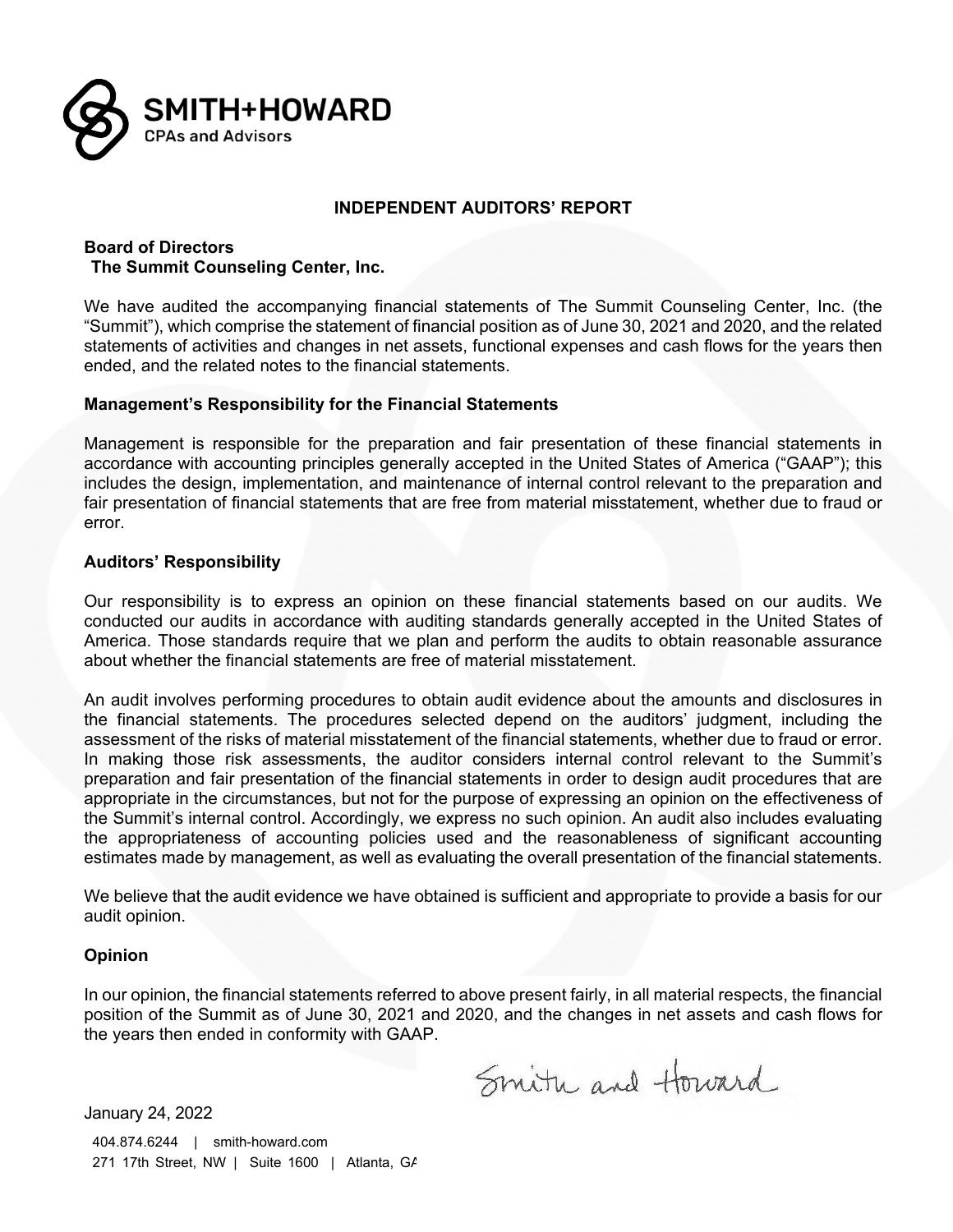# **THE SUMMIT COUNSELING CENTER, INC. STATEMENT OF FINANCIAL POSITION JUNE 30, 2021 AND 2020**

### **ASSETS**

|                                                   | <u>2021</u>     | <u>2020</u>   |
|---------------------------------------------------|-----------------|---------------|
| Cash and cash equivalents                         | \$<br>1,795,481 | \$<br>687,225 |
| Accounts receivable                               | 53,313          | 67,409        |
| Employee Retention Tax Credit receivable (Note 8) | 447,819         |               |
| Property and equipment, net                       | 54,232          | 94,745        |
| <b>Total Assets</b>                               | \$<br>2,350,845 | \$<br>849,379 |
| <b>LIABILITIES AND NET ASSETS</b>                 |                 |               |
| Liabilities                                       |                 |               |
| Accounts payable and accrued expenses             | \$<br>166,911   | \$<br>93,643  |
| Refundable advance                                |                 | 13,358        |
| Contract liabilities - unearned fees              | 16,675          | 7,539         |
| Due to related entity                             | 30,162          | 40,716        |
| <b>Total Liabilities</b>                          | 213,748         | 155,256       |
| <b>Net Assets</b>                                 |                 |               |
| <b>Without Donor Restrictions</b>                 |                 |               |
| Board designated                                  | 1,000,000       |               |
| Undesignated                                      | 995,596         | 548,545       |
| <b>Total Without Donor Restrictions</b>           | 1,995,596       | 548,545       |
| <b>With Donor Restrictions</b>                    | 141,501         | 145,578       |
|                                                   | 2,137,097       | 694,123       |
|                                                   | \$<br>2,350,845 | \$<br>849,379 |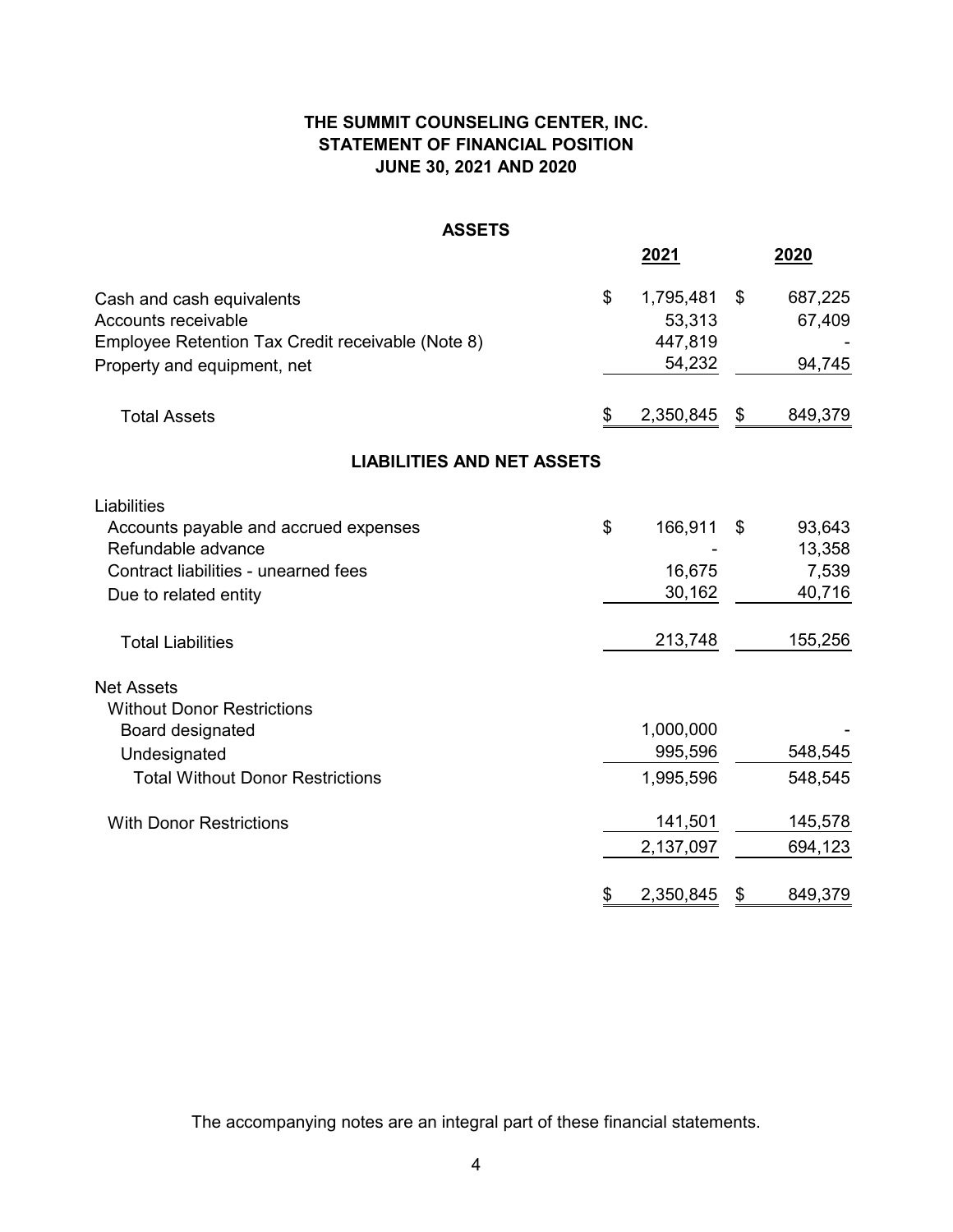#### **THE SUMMIT COUNSELING CENTER, INC. STATEMENT OF ACTIVITIES AND CHANGES IN NET ASSETS YEAR ENDED JUNE 30, 2021**

|                                              | <b>Without</b><br><b>Donor</b> | <b>With Donor</b>   |              |
|----------------------------------------------|--------------------------------|---------------------|--------------|
|                                              | <b>Restrictions</b>            | <b>Restrictions</b> | <b>Total</b> |
| Revenues and Other Support:                  |                                |                     |              |
| Counseling fees                              | 2,115,641<br>\$                | \$<br>\$            | 2,115,641    |
| Contributions                                | 1,252,463                      | 91,455              | 1,343,918    |
| Client assistance fund revenue               |                                | 7,316               | 7,316        |
| In-kind contributions                        | 243,950                        |                     | 243,950      |
| Special events, net of direct donor benefits | 282,673                        | 177,553             | 460,226      |
| Net assets released from restrictions        | 280,401                        | (280, 401)          |              |
|                                              | 4,175,128                      | (4,077)             | 4,171,051    |
| Expenses:                                    |                                |                     |              |
| Program                                      | 2,809,158                      |                     | 2,809,158    |
| Management and general                       | 304,816                        |                     | 304,816      |
| Fundraising                                  | 75,280                         |                     | 75,280       |
|                                              | 3,189,254                      |                     | 3,189,254    |
| Change in Net Assets from Operations         | 985,874                        | (4,077)             | 981,797      |
| Other:                                       |                                |                     |              |
| Paycheck Protection Program grant (Note 2)   | 13,358                         |                     | 13,358       |
| Employer Tax Retention Credit (Note 8)       | 447,819                        |                     | 447,819      |
|                                              | 461,177                        |                     | 461,177      |
| Change in Net Assets                         | 1,447,051                      | (4,077)             | 1,442,974    |
| Net Assets at Beginning of Year              | 548,545                        | 145,578             | 694,123      |
| Net Assets at End of Year                    | 1,995,596<br>\$                | 141,501<br>\$<br>\$ | 2,137,097    |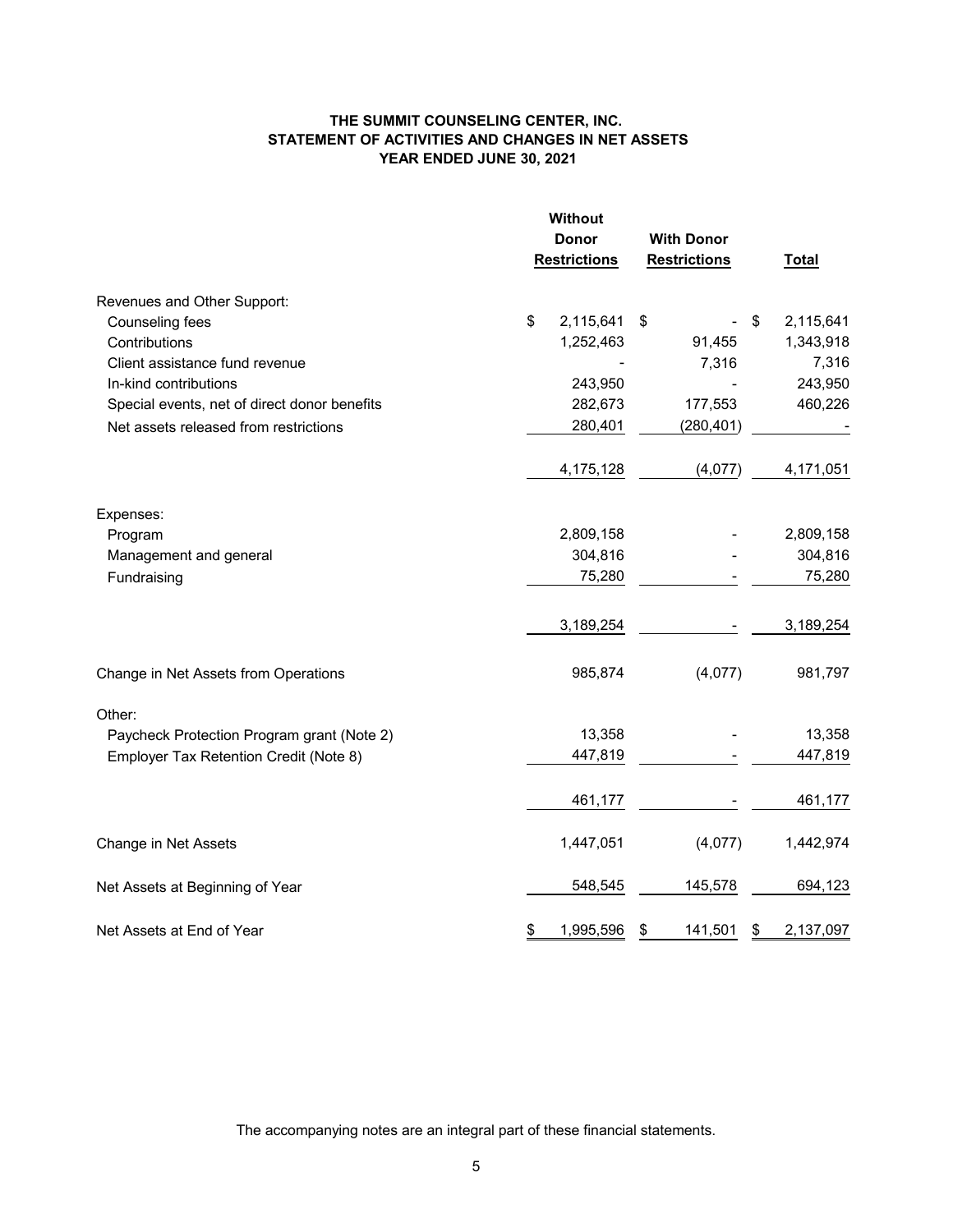#### **THE SUMMIT COUNSELING CENTER, INC. STATEMENT OF ACTIVITIES AND CHANGES IN NET ASSETS YEAR ENDED JUNE 30, 2020**

| Without<br><b>Donor</b><br><b>Restrictions</b> |                 | <b>With Donor</b><br><b>Restrictions</b> | <b>Total</b>    |
|------------------------------------------------|-----------------|------------------------------------------|-----------------|
| Revenues and Other Support:                    |                 |                                          |                 |
| Counseling fees                                | \$<br>2,272,027 | \$                                       | 2,272,027<br>\$ |
| Contributions                                  | 202,762         | 663,307                                  | 866,069         |
| Client assistance fund revenue                 |                 | 67,814                                   | 67,814          |
| In-kind contributions                          | 59,659          |                                          | 59,659          |
| Special events, net of direct donor benefits   | 110,308         | 496,479                                  | 606,787         |
| Net assets released from restrictions          | 1,226,262       | (1, 226, 262)                            |                 |
|                                                | 3,871,018       | 1,338                                    | 3,872,356       |
| Expenses:                                      |                 |                                          |                 |
| Program                                        | 3,528,104       |                                          | 3,528,104       |
| Management and general                         | 315,217         |                                          | 315,217         |
| Fundraising                                    | 81,444          |                                          | 81,444          |
|                                                | 3,924,765       |                                          | 3,924,765       |
| Change in Net Assets from Operations           | (53, 747)       | 1,338                                    | (52, 409)       |
| Other:                                         |                 |                                          |                 |
| Paycheck Protection Program grant (Note 2)     | 553,342         |                                          | 553,342         |
| Change in Net Assets                           | 499,595         | 1,338                                    | 500,933         |
| Net Assets at Beginning of Year                | 48,950          | 144,240                                  | 193,190         |
| Net Assets at End of Year                      | 548,545<br>\$   | 145,578<br>\$                            | 694,123<br>\$   |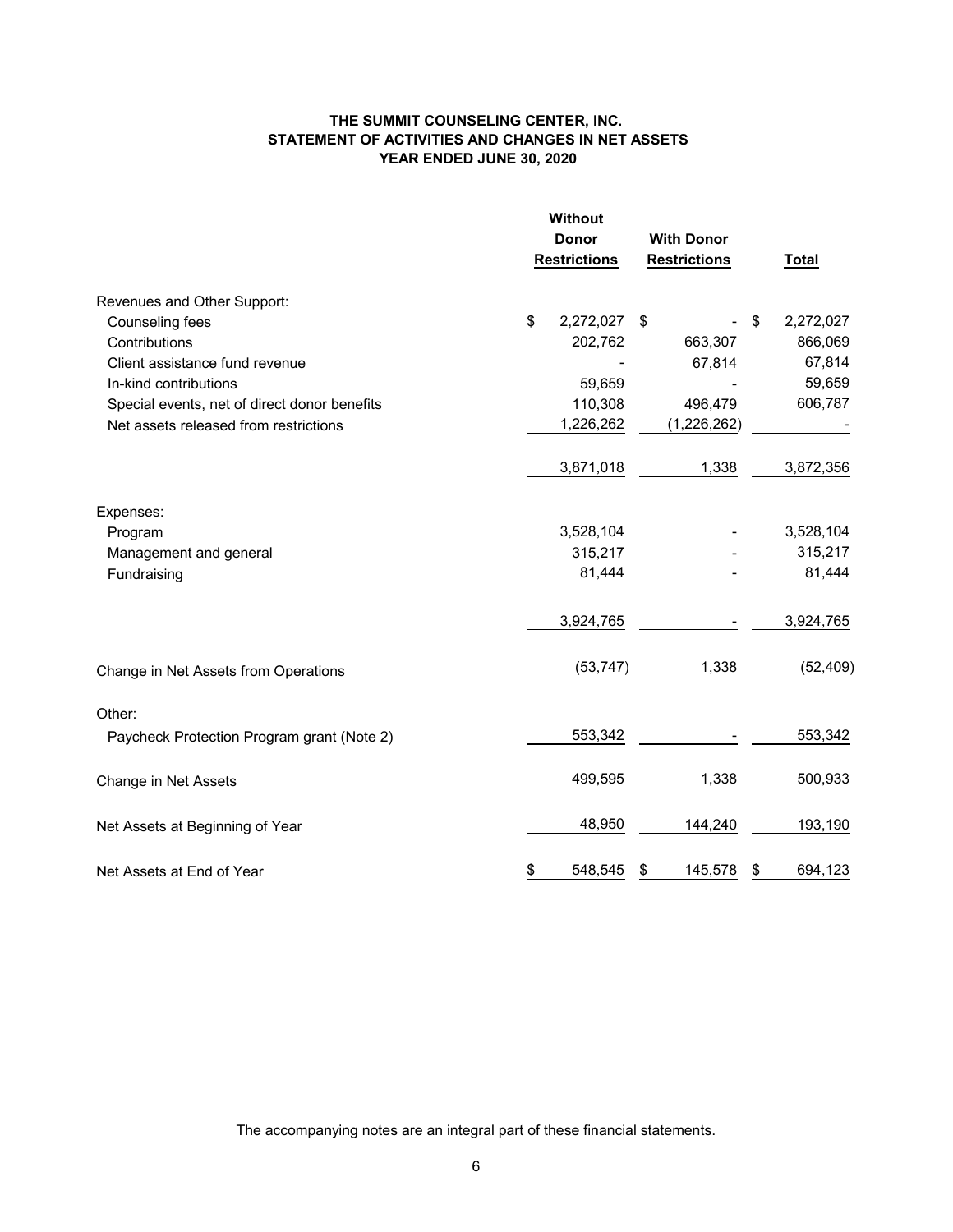# **THE SUMMIT COUNSELING CENTER, INC. STATEMENT OF FUNCTIONAL EXPENSES YEAR ENDED JUNE 30, 2021**

|                               | Program         | <b>Management</b><br>and General | <b>Fundraising</b> | <b>Total</b><br><b>Expenses</b> |
|-------------------------------|-----------------|----------------------------------|--------------------|---------------------------------|
| <b>Salaries</b>               | \$<br>2,159,509 | \$<br>178,258                    | \$<br>56,429       | \$<br>2,394,196                 |
| Occupancy                     | 264,254         | 70,468                           | 17,617             | 352,339                         |
| Clinical program              | 107,159         | 2,093                            | 94                 | 109,346                         |
| Information technology        | 78,484          | 26,161                           |                    | 104,645                         |
| Banking                       | 81,205          | 829                              | 829                | 82,863                          |
| Depreciation and amortization | 37,863          | 12,621                           |                    | 50,484                          |
| Advertising                   | 49,424          |                                  |                    | 49,424                          |
| Administrative                | 15,000          | 5,000                            |                    | 20,000                          |
| <b>Professional fees</b>      | 8,238           | 8,104                            |                    | 16,342                          |
| Office                        | 4,670           | 1,245                            | 311                | 6,226                           |
| Other                         | 3,352           | 37                               |                    | 3,389                           |
| <b>Total Expenses</b>         | \$<br>2,809,158 | \$<br>304,816                    | \$<br>75,280       | \$<br>3,189,254                 |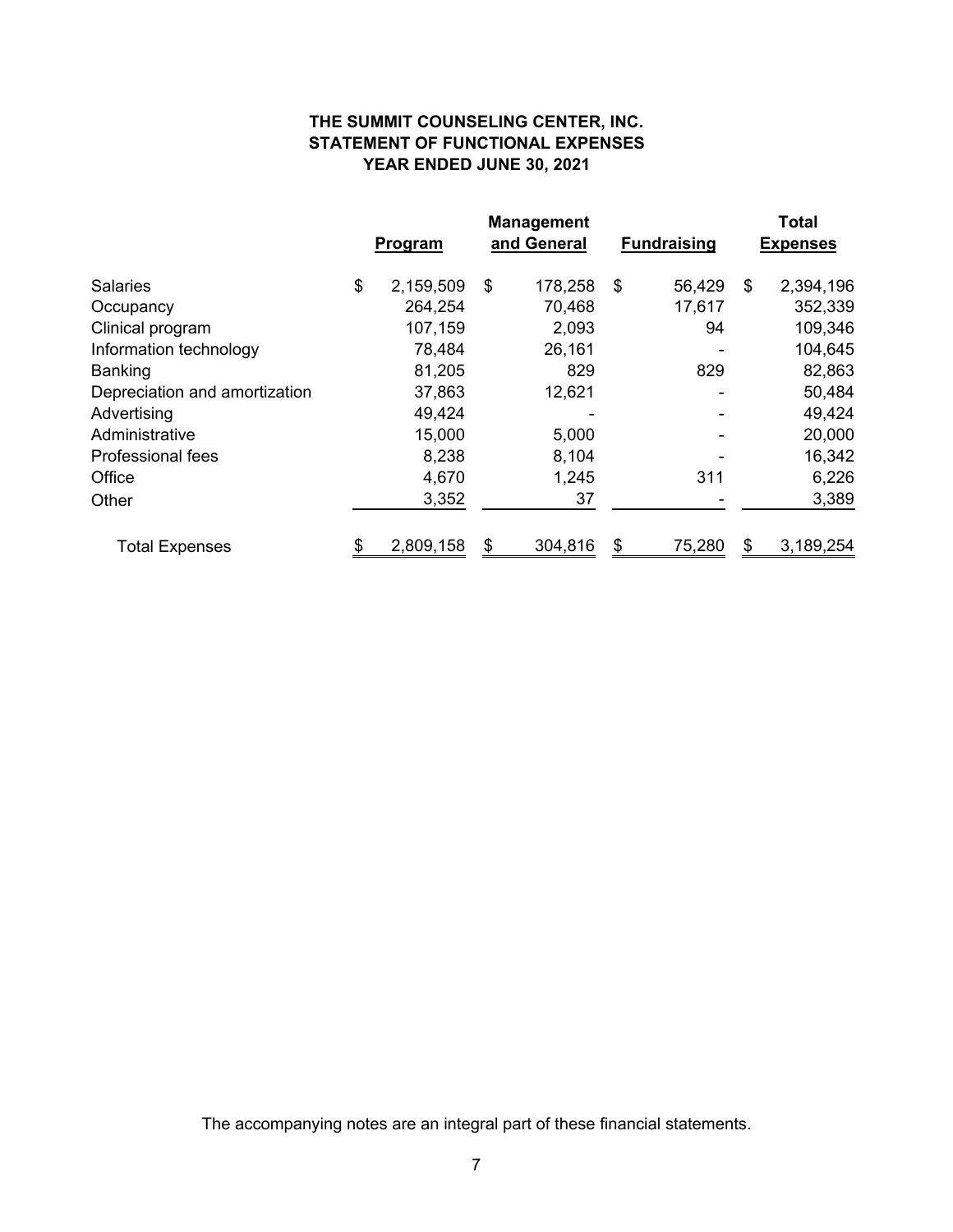# **THE SUMMIT COUNSELING CENTER, INC. STATEMENT OF FUNCTIONAL EXPENSES YEAR ENDED JUNE 30, 2020**

|                               | Program         | <b>Management</b><br>and General | <b>Fundraising</b> | <b>Total</b><br><b>Expenses</b> |
|-------------------------------|-----------------|----------------------------------|--------------------|---------------------------------|
| <b>Salaries</b>               | \$<br>2,893,811 | \$<br>218,037                    | \$<br>71,030       | \$<br>3,182,878                 |
| Clinical program              | 170,421         | 3,428                            | 50                 | 173,899                         |
| Occupancy                     | 127,081         | 33,888                           | 8,472              | 169,441                         |
| Information technology        | 90,404          | 30,135                           |                    | 120,539                         |
| <b>Banking</b>                | 83,874          | 856                              | 856                | 85,586                          |
| Advertising                   | 74,871          |                                  |                    | 74,871                          |
| Depreciation and amortization | 36,772          | 12,257                           |                    | 49,029                          |
| Administrative                | 17,622          | 5,872                            |                    | 23,494                          |
| Office                        | 15,376          | 4,100                            | 1,025              | 20,501                          |
| <b>Professional fees</b>      | 7,576           | 6,542                            | 11                 | 14,129                          |
| Other                         | 10,296          | 102                              |                    | 10,398                          |
| <b>Total Expenses</b>         | \$<br>3,528,104 | \$<br>315,217                    | \$<br>81,444       | \$<br>3,924,765                 |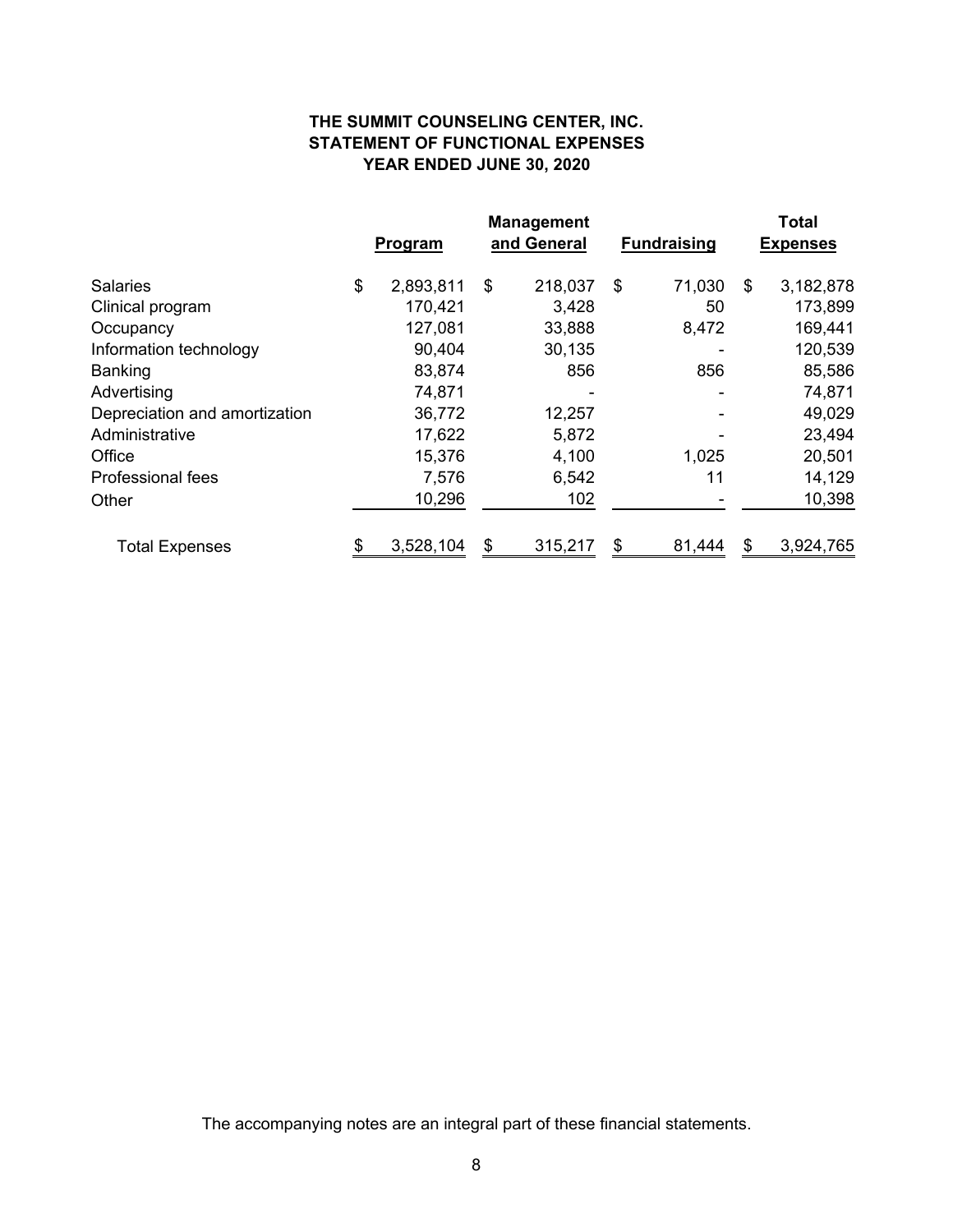## **THE SUMMIT COUNSELING CENTER, INC. STATEMENT OF CASH FLOWS YEARS ENDED JUNE 30, 2021 AND 2020**

|                                                               | 2021            | 2020          |
|---------------------------------------------------------------|-----------------|---------------|
| Cash Flows from Operating Activities:<br>Change in Net Assets | \$<br>1,442,974 | 500,933<br>\$ |
| Adjustments to Reconcile Change in Net Assets                 |                 |               |
| to Net Cash Provided by Operating Activities:                 |                 |               |
| Depreciation                                                  | 50,484          | 49,029        |
| Change in operating assets and liabilities:                   |                 |               |
| Accounts receivable                                           | 14,096          | (64, 937)     |
| Employee Retention Tax Credit receivable (Note 8)             | (447, 819)      |               |
| Other assets                                                  |                 | 27,001        |
| Accounts payable and accrued expenses                         | 84,686          | (7, 125)      |
| Refundable advance                                            | (13, 358)       | 13,358        |
| Contract liabilities - unearned fees                          | 9,136           | (3,754)       |
| Due to related entity                                         | (10, 554)       | 34,697        |
| Total adjustments                                             | (313, 329)      | 48,269        |
| Net Cash Provided by Operating Activities                     | 1,129,645       | 549,202       |
| Cash Flows from Investing Activities:                         |                 |               |
| Purchases of property and equipment                           | (21, 389)       | (47, 122)     |
| Net Cash Required by Investing Activities                     | (21, 389)       | (47, 122)     |
| Net Change in Cash and Cash Equivalents                       | 1,108,256       | 502,080       |
| Cash and Cash Equivalents at Beginning of Year                | 687,225         | 185,145       |
| Cash and Cash Equivalents at End of Year                      | \$<br>1,795,481 | 687,225<br>\$ |

#### **Supplemental Disclosure of Cash Flow Information:**

At June 30, 2020, accounts payable included \$11,418 related to purchases of property and equipment.

For the year ending June 30, 2020, paycheck protection program grant funds received of \$566,700 are included within cash flows from operating activities. See Note 2 for additional details.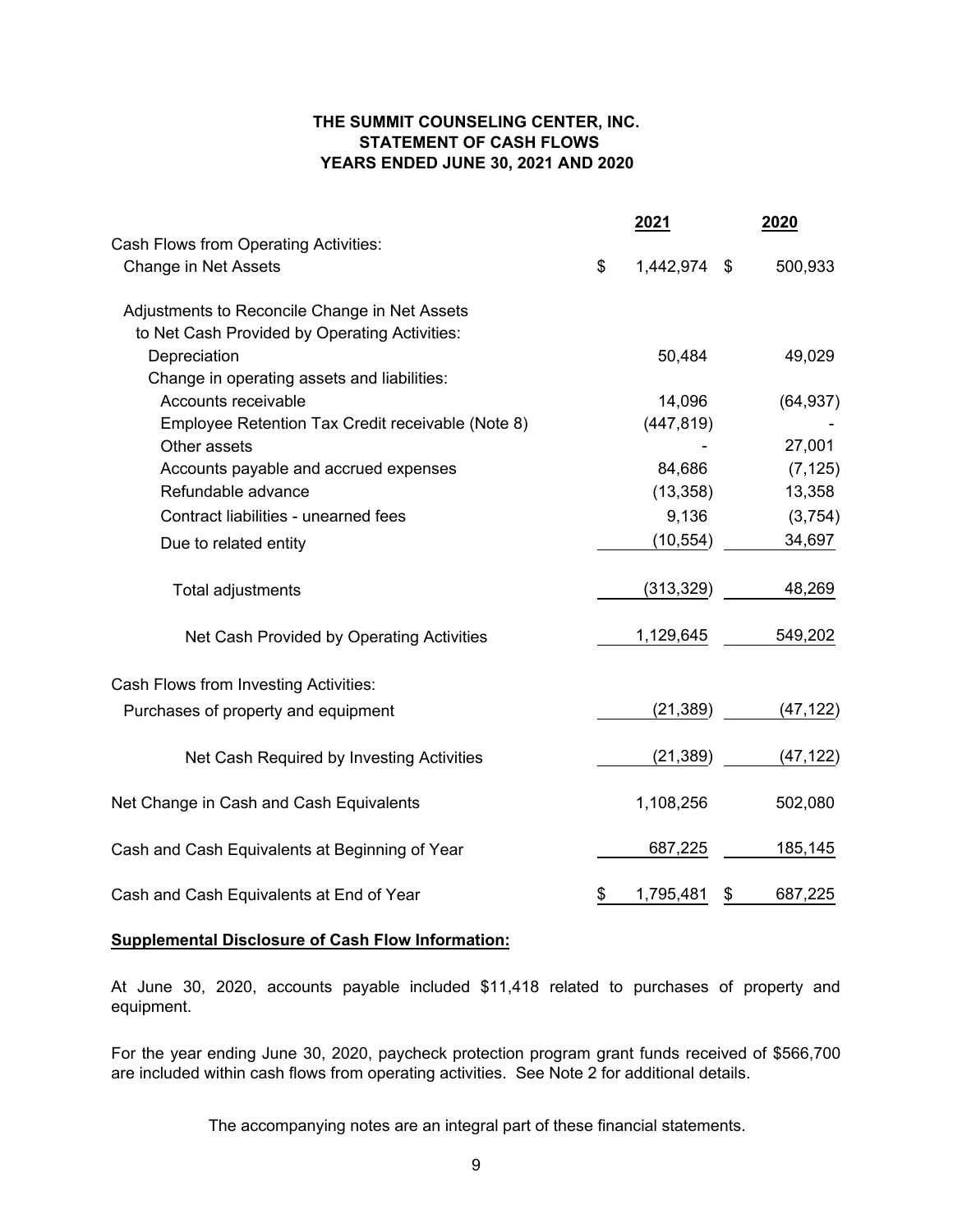#### **NOTE 1 – ORGANIZATIONAL MATTERS**

#### Nature of Organization

The Summit Counseling Center, Inc. (the "Summit") is a private, nonprofit community-focused organization providing professional counseling services by state licensed and/or certified mental health professionals to the North Metro Atlanta community. The Summit's mission is to provide professional counseling, psychological services, mental health awareness and suicide prevention services utilizing an integrated approach to care for the whole person-body, mind, spirit and community. A wide spectrum of services is provided for adults, children, teens, and families including services for anxiety, depression, grief, trauma, and other mental health and substance abuse disorders. The Summit is committed to providing care for those who cannot afford the full cost of services through the Client Assistance Funds – subsidies composed of private donations, eventbased fundraising proceeds, and partnerships.

Through the innovative Summit OnSite School-Based Therapy program, in 2020-2021, The Summit placed 17 Summit OnSite therapists in 26 elementary, middle and high public schools in North Fulton and Dekalb Counties (and 1 private school in Gwinnett County). The Summit partners with a wide range of community partners including churches, schools, businesses, foundations, individuals, and other nonprofit organizations to serve the North Metro Atlanta Community. The Fulton County Commissioners elected to begin contributing financial support for The Summit OnSite School-Based Therapy Program in 2020-21 through a joint partnership between the Fulton County Department of Behavioral Health and Developmental Disabilities, CHRIS 180 and The Summit Counseling Center. This new major source of funding increases the long-term sustainability of the Summit OnSite program. The Summit is accredited by The Solihten Institute, Denver, Colorado.

## **NOTE 2 – SUMMARY OF SIGNIFICANT ACCOUNTING POLICIES**

#### Basis of Accounting

The Summit follows accounting standards set by the Financial Accounting Standards Board ("FASB"). The FASB sets accounting principles generally accepted in the United States of America ("GAAP").

#### **Reclassification**

Certain items in the 2020 financial statements have been reclassified to conform to the 2021 financial statement presentation.

#### Use of Estimates

The preparation of financial statements in conformity with GAAP requires management to make estimates and assumptions that affect the amounts recorded and disclosed in these financial statements. Actual results could differ from those estimates.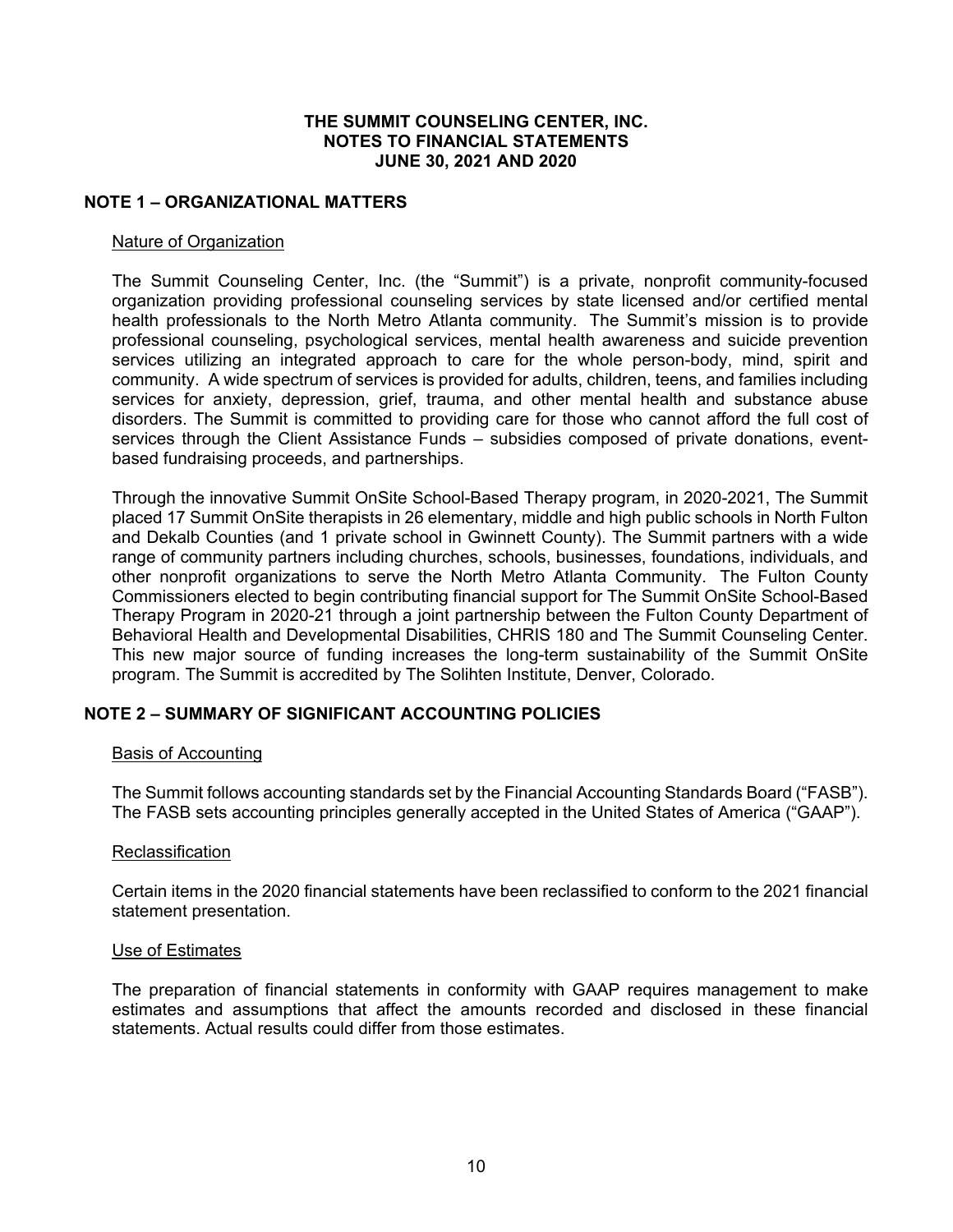## **NOTE 2 – SUMMARY OF SIGNIFICANT ACCOUNTING POLICIES (Continued)**

#### Financial Statement Presentation

Net assets, revenue, and support are classified based on the existence or absence of donor-imposed restrictions. Accordingly, net assets and changes therein are classified and reported as follows:

Net Assets Without Donor Restrictions – Net assets available for use in general operations and not subject to donor restrictions. Included within this category are Board-designated net assets, which are funds not specifically restricted by outside donors, but designated by the Board of Directors for a specific purpose.

Net Assets With Donor Restrictions – Net assets subject to donor-imposed restrictions. Some donor-imposed restrictions are temporary in nature, such as those that will be met by the passage of time or other events specified by the donor. Other donor-imposed restrictions are perpetual in nature, where the donor stipulates that such resources be maintained in perpetuity.

#### Functional Allocation of Expenses

The Summit allocates its expenses on a functional basis among its programs and supporting services. Expenses that can be identified with a specific program or supporting service are allocated directly. Expenses common to several functions are allocated according to the formula developed by management.

## Advertising

Advertising costs are expensed as incurred. For the years ended June 30, 2021 and 2020, advertising expense totaled \$49,424 and \$74,871, respectively.

#### Revenue Recognition

## *Counseling Fees*

Counseling center fees are due after services are performed and revenue is recognized in the period in which the services are provided. These services consist of a single performance obligation and the counseling center collects fees in advance of services being performed and records as contract liabilities-unearned fees. The revenue is recognized when services are performed in the following fiscal year. Counseling center fees collected but unearned at June 30, 2021 and 2020 were \$16,675 and \$7,539, respectively.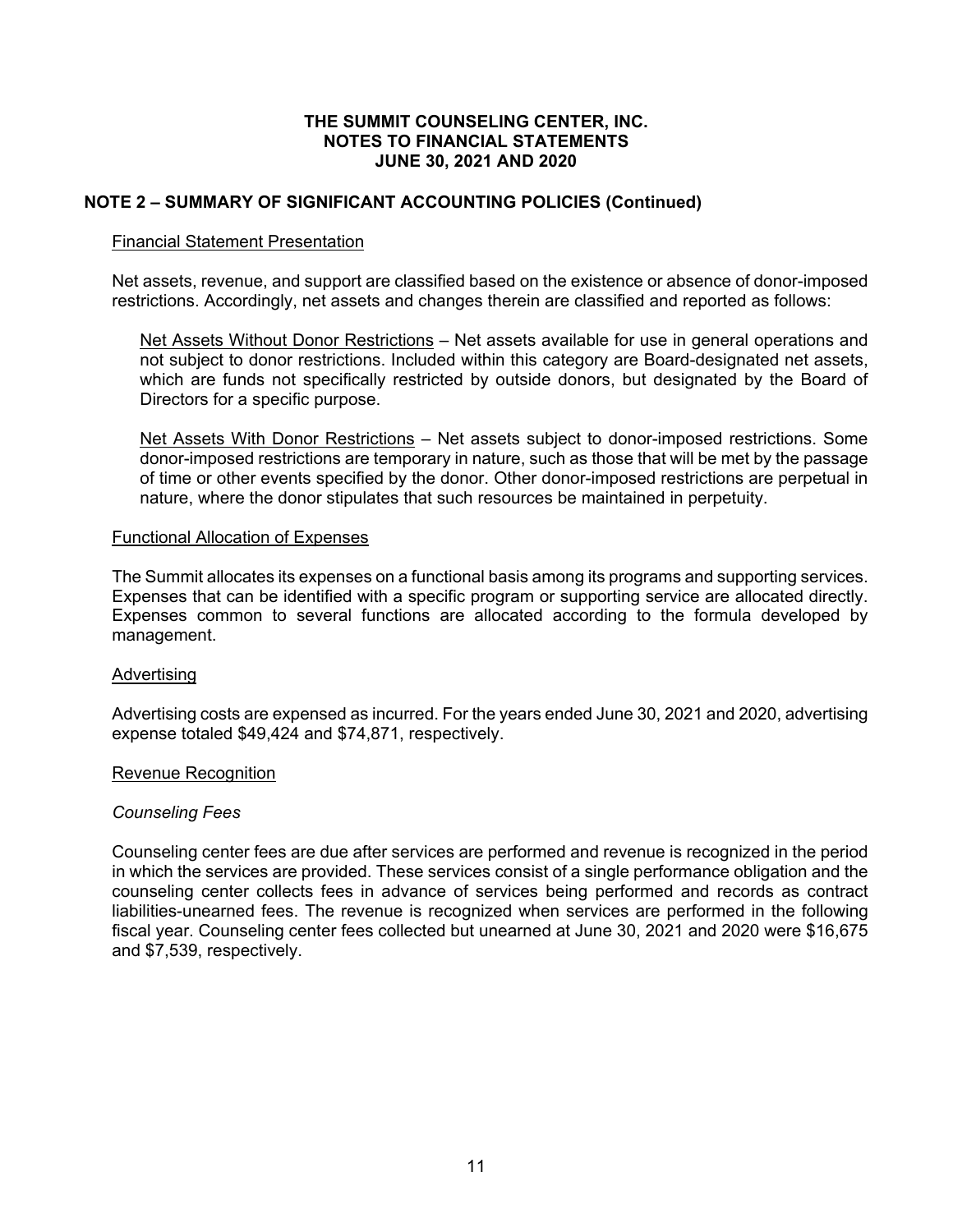## **NOTE 2 – SUMMARY OF SIGNIFICANT ACCOUNTING POLICIES (Continued)**

#### Revenue Recognition (Continued)

#### *Contributions*

The Summit reports contributions of cash and other assets as donor restricted support if they are received with donor stipulations that limit the use of the donated assets for a future accounting period or for a special purpose. When a donor restriction expires, that is, when a stipulated time restriction ends or purpose of restriction is accomplished, net assets with donor restrictions are reclassified to net assets without donor restrictions and reported in the statement of activities and net assets as net assets released from restrictions. When donor restricted contributions are received, and the restrictions are met in the same accounting period, they are reported as increases in net assets with donor restrictions and net assets released from restrictions.

The Summit reports gifts of land, buildings and equipment, or the right to use those assets at estimated fair value as unrestricted support unless explicit donor stipulations specify how the donated assets must be used. Gifts of long-lived assets with explicit restrictions specify how the assets are to be used and gifts of cash or other assets that must be used to acquire long-lived assets are reported as donor restricted support.

#### *Client Assistance Fund Revenue*

Client Assistance Funds are funds received to provide fee subsidies for those clients who cannot afford the full cost of therapy. After providing a discounted rate, the Summit subsidizes this care with Client Assistance Funds. These funds are obtained from a variety of sources including private donations, a portion of event-based fundraising proceeds, and partnerships with congregations, corporations and foundations.

#### *Gifts-In-Kind*

Donated goods and services are reflected as contributions in the accompanying financial statements at their estimated fair values at the date of receipt. The value of donated services is recorded in the financial statements if the services create or enhance non-financial assets or require specialized skill that would typically need to be purchased if not donated. Services donated to the Summit are only recognized in the financial statements when utilized. See Note 4.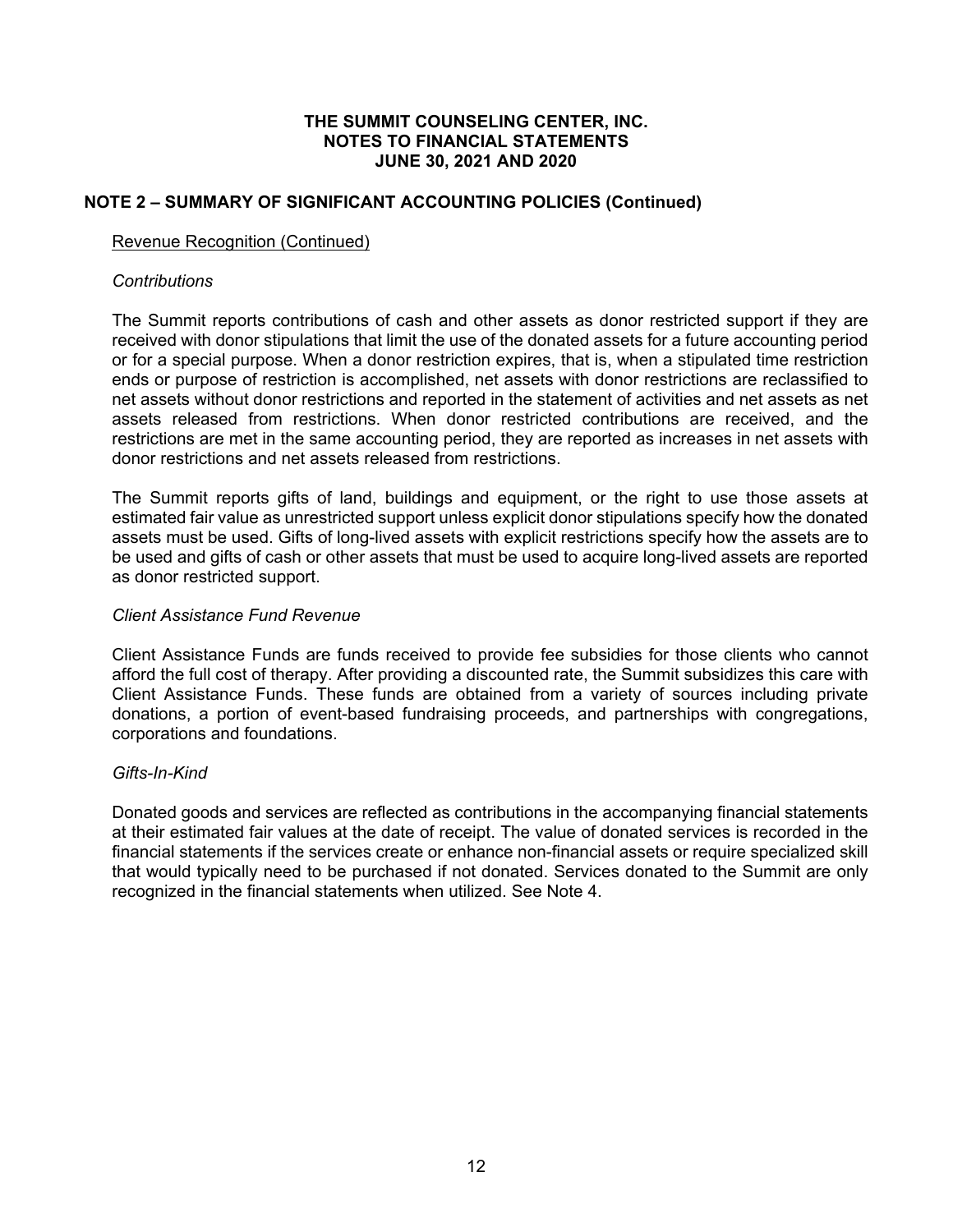## **NOTE 2 – SUMMARY OF SIGNIFICANT ACCOUNTING POLICIES (Continued)**

### Cash and Cash Equivalents

Cash and cash equivalents include cash and highly liquid investments that are readily convertible into cash and have a maturity of ninety days or less from the date of purchase.

#### Property and Equipment

Acquisitions of property and equipment in excess of \$1,500 are capitalized. Property, equipment and leasehold improvements are depreciated and amortized using the straight-line method over the estimated useful lives of the assets of 3-30 years.

Property and equipment of the Summit consists of the following at June 30:

|                                                | 2021         |    | 2020       |
|------------------------------------------------|--------------|----|------------|
| <b>Building Improvements</b>                   | \$<br>71,964 | \$ | 71,964     |
| <b>Furniture and Equipment</b>                 | 76,821       |    | 76,821     |
| <b>Computers and Software</b>                  | 132,247      |    | 122,276    |
| Leasehold Improvements                         | 71,143       |    | 71,143     |
|                                                | 352,175      |    | 342,204    |
| Less Accumulated Depreciation and Amortization | (297, 943)   |    | (247, 459) |
|                                                | \$<br>54,232 | S  | 94,745     |

Depreciation expense was \$50,484 and \$49,029 for the years ending June 30, 2021 and 2020, respectively.

#### Income Taxes

The Summit is exempt from federal and state income taxes under Internal Revenue Code Section 501(c)(3). Accordingly, no provision for incomes taxes has been made.

The Summit annually evaluates all federal and state income tax positions. This process includes an analysis of whether these income tax positions the Summit takes meet the definition of an uncertain tax position under the Income Taxes Topic of the Financial Accounting Standards Codification. Management believes the Summit is no longer subject to income tax examinations for tax years ending before June 30, 2018.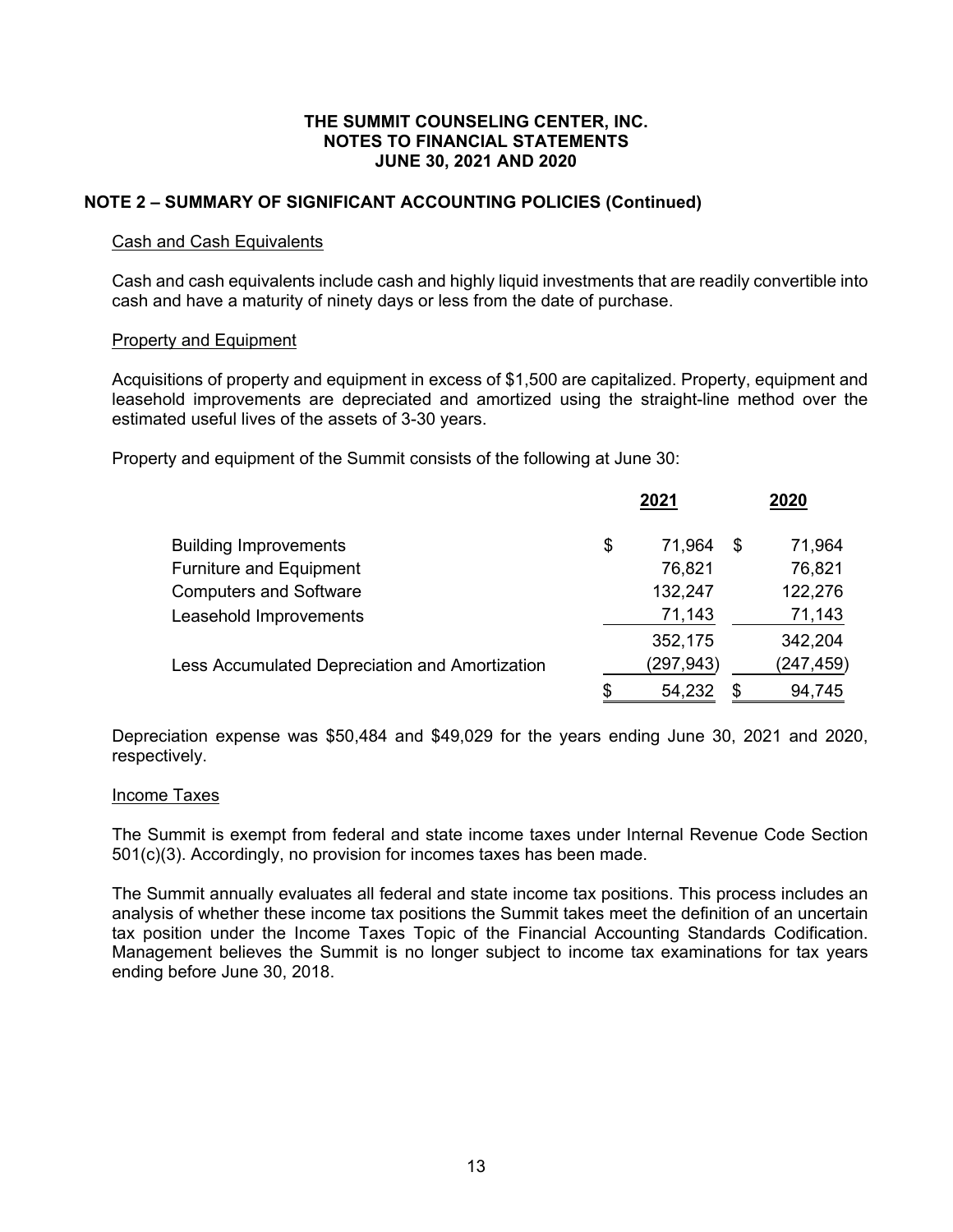## **NOTE 2 – SUMMARY OF SIGNIFICANT ACCOUNTING POLICIES (Continued)**

### Paycheck Protection Program Grant

In April 2020, the Summit obtained a Small Business Administration ("SBA") loan under the Paycheck Protection Program ("PPP") in the amount of \$566,700. The PPP loan bears interest at 1.00% and may require repayment under certain circumstances. Under the terms of Coronavirus Aid, Relief, and Economic Securities Act (the "CARES Act") and the Paycheck Protection Program ("PPP"), the Summit may apply with the lending institution for PPP loan proceeds used within a specified time period to be forgiven, provided the proceeds are used to cover certain payroll and other expenses as defined by the CARES Act and the PPP. Initial repayments of the loan amount are deferred until the date the SBA remits the loan forgiveness funds to the lending institution, or until 10 months after the end of the forgiveness coverage period if the Summit does not apply for forgiveness. The Summit intended for the loan to be forgiven and treated the loan as a conditional grant under ASU 2018-08, recording the revenue when qualifying expenses have been incurred. At June 30, 2020, the Summit had utilized \$553,342 of PPP funding in qualifying expenses and recorded these funds as grant revenue within the consolidated statement of activities and changes in net assets. The remaining PPP funding balance of \$13,358 was recorded as a refundable advance in the consolidated statement of financial position at June 30, 2020. During 2021, the Summit utilized the remaining \$13,358 of PPP funding in qualifying expenses and recorded grant revenue accordingly. The Summit's forgiveness application was approved for the PPP loan under the terms of the CARES Act and the Summit received full forgiveness for the PPP loan from the SBA.

#### Risks and Uncertainties

The Summit's financial instruments that are exposed to concentrations of credit risk consist primarily of cash and cash equivalents. At times, cash and cash equivalent balances exceed federally insured amounts. The Summit believes it reduces risks associated with balances in excess of federally insured amounts by maintaining its cash with major financial institutions with sound financial standing. If liquidity issues arise in the global credit and capital markets, it is at least reasonably possible that these changes in risks could materially affect the amounts reported in the accompanying consolidated financial statements.

The Summit has experienced a disruption of normal business operations caused from COVID-19. The overall financial impact cannot be determined through the date of this report, however, it is reasonably possible that changes in risks in the near term could occur which could result in a material change to the financial statements.

#### Subsequent Events

Management has evaluated subsequent events through the date of this report, which is the date the financial statements were available to be issued.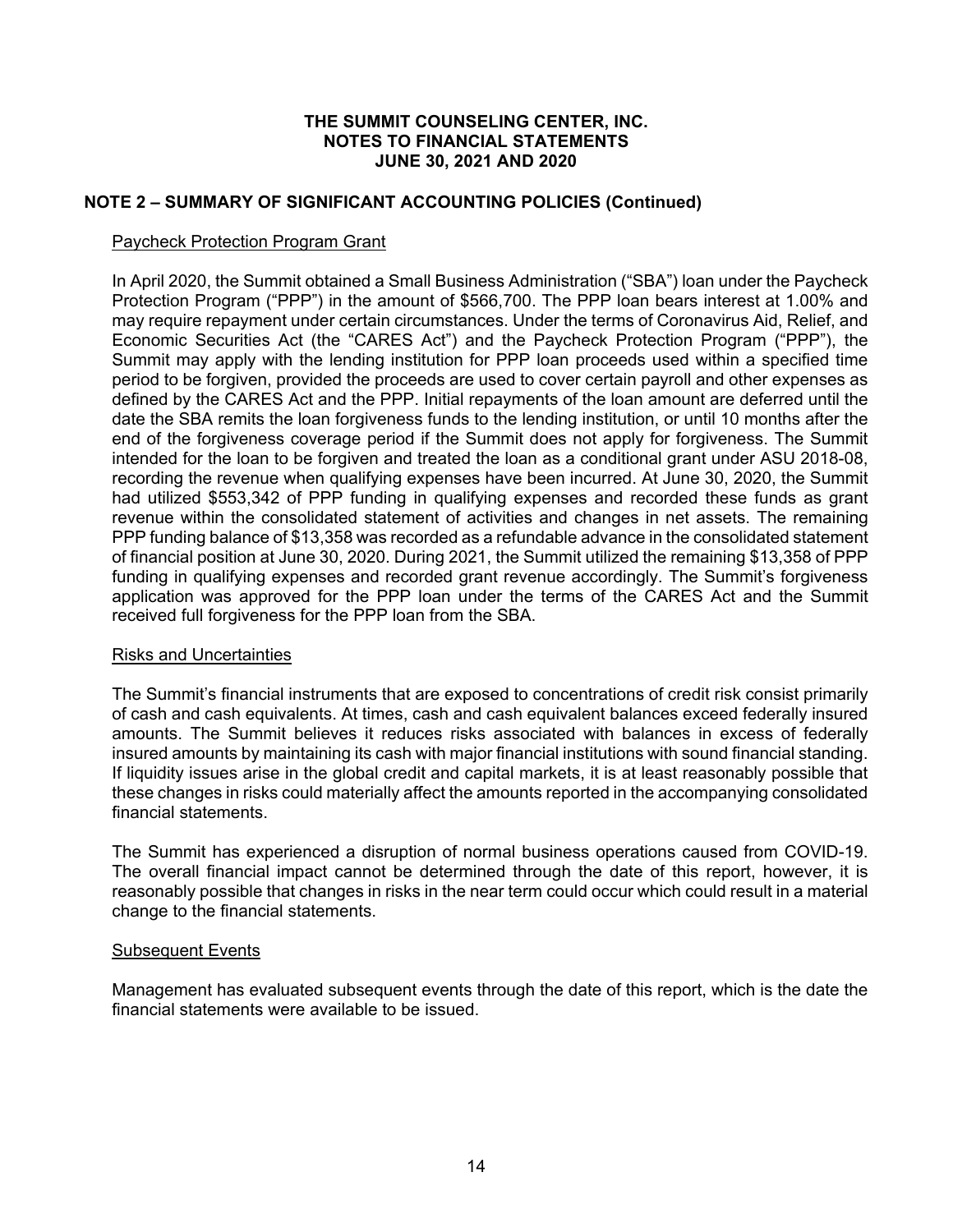#### **NOTE 3 – LINE OF CREDIT**

The Summit has a line of credit with maximum borrowings of \$250,000 and an interest rate of LIBOR plus 2.0% (an effective rate of 3.5% at June 30, 2021). The line is guaranteed by an affiliated entity and matures in February 2022. There were no outstanding borrowings under the line of credit at June 30, 2021 and 2020.

### **NOTE 4 – RELATED PARTY TRANSACTIONS**

The \$30,162 and \$40,716 balance due to a related entity at June 30, 2021 and 2020, respectively, represents net borrowings from an affiliated entity which are non-interest bearing.

The Summit shares operating expenses with an affiliated entity. Total shared operating expenses of \$20,000 were allocated to the Summit during each of the years ended June 30, 2021 and 2020.

The Summit uses certain facilities owned by affiliated entities at no cost. To account for this benefit, the Summit recognized in-kind revenue and expense of \$243,950 and \$59,659 for the years ended June 30, 2021 and 2020, respectively.

### **NOTE 5 – EMPLOYEE BENEFIT PLAN**

The Summit provides a discretionary retirement program to its employees by utilization of an Internal Revenue Code Section 403(b) plan. The Summit matches the employees' contributions to a maximum of 4% of gross wages. Employees become eligible for this program after one year of employment and with a minimum of 1,000 hours of service. The Summit contributed and expensed approximately \$47,000 and \$73,000 to this program for the year ended June 30, 2021 and 2020, respectively.

#### **NOTE 6 – NET ASSETS**

The Board has designated net assets without donor restrictions for the following purposes as of June 30:

|                   | 2021            | 2020 |   |
|-------------------|-----------------|------|---|
| Operating reserve | \$ 1,000,000 \$ |      | ٠ |

Net assets with donor restrictions are restricted for the following purposes as of June 30:

|            |          | 2021 | 2020               |
|------------|----------|------|--------------------|
| Counseling | <b>S</b> |      | 141,501 \$ 145,578 |